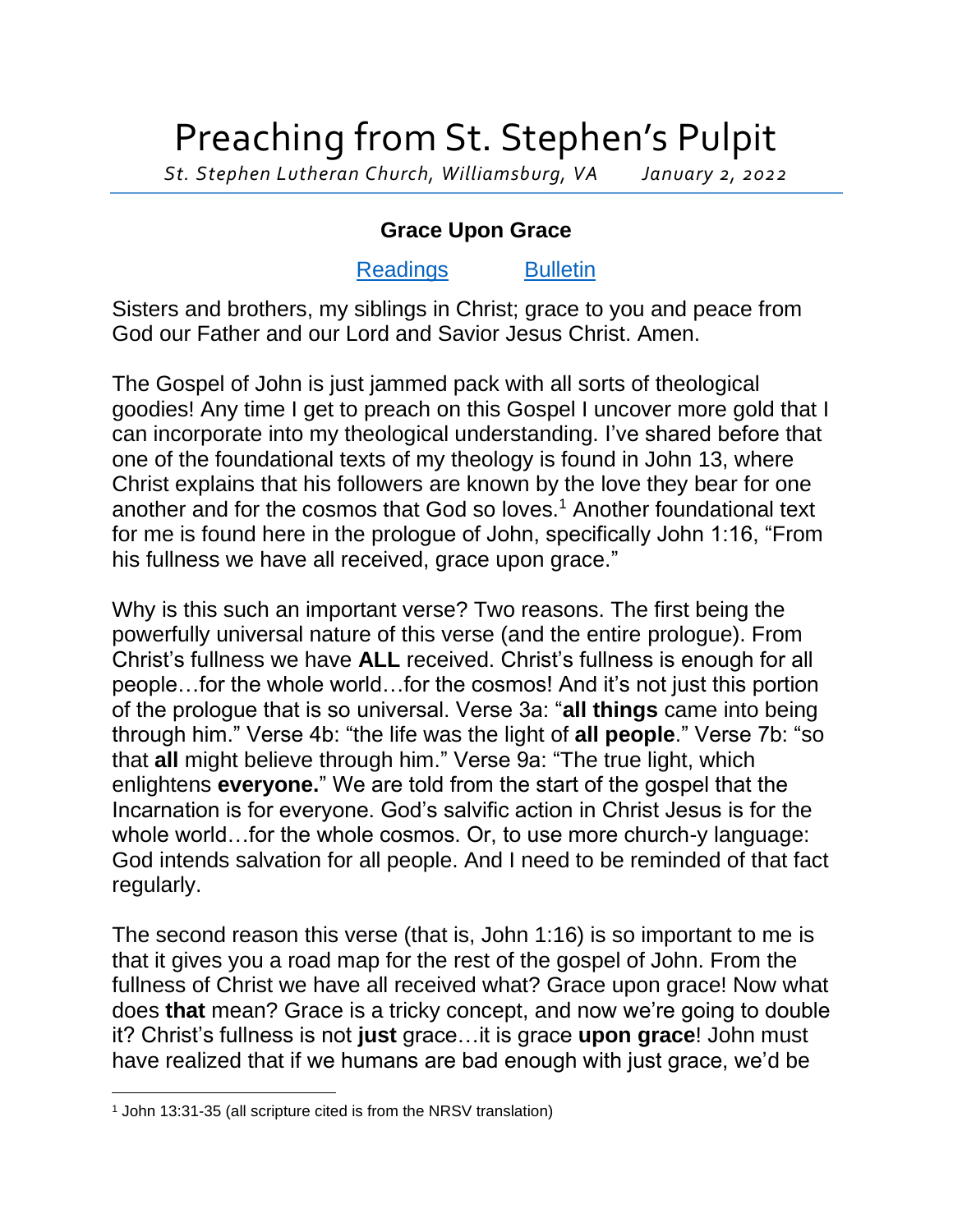even worse in understanding grace **upon grace**, so he spends much of the rest of the gospel providing us with examples of what grace upon grace looks like.

So, what does grace upon grace look like in the Gospel of John? It looks like an over-abundance of the best wine you've ever tasted right when you thought you'd run out completely. $2$  It is being freed from the economic and religious systems designed to control you and to get between you and God.<sup>3</sup> It is patient and loving teaching even in the face of misunderstanding and cluelessness.<sup>4</sup> It is the unequivocal statement that "For God so loved the world that he gave his only Son, so that everyone who believes in him may not perish but may have eternal life. Indeed, God did not send the Son into the world to condemn the world, but in order that the world might be saved through him" (John 3:16-17).

We're barely three chapters into the gospel and we've already found numerous examples of grace upon grace. But I want to pause a moment and savor the next example because its one of my favorites. Grace upon grace is being someone who is so ashamed of themselves that they only collect water in the heat of the day when no one else is around to see them. Grace upon grace is being that person and encountering Jesus Christ who tells you that you need not be ashamed anymore and that the water of eternal life is for you too!<sup>5</sup> God's grace is for the Samaritan woman at the well! Grace upon grace is being seen for who you truly are, broken, shame-filled, sinful; and being loved and accepted anyway!

I can go on and on and on with these examples from John! Grace upon grace is healing a man's son, despite that man being the servant of an enemy<sup>6</sup>; it is healing on the sabbath, flaunting the rules of the religious elites because human need is more important than rules and traditions<sup>7</sup>; it is providing more than enough food for all in the crowd to be filled with plenty left over<sup>8</sup>; it is the bread of life free and accessible to all<sup>9</sup>. If you're following along in the gospel you'll know that I've only gotten as far as the

- <sup>2</sup> John 2:1-11 (The Wedding at Cana)
- <sup>3</sup> John 2:13-21 (Jesus Cleanses the Temple)
- <sup>4</sup> John 3:1-21 (Nicodemus Visits Jesus)

<sup>5</sup> John 4:1-42 (Jesus and the Woman of Samaria)

<sup>6</sup> John 4:46-54 (Jesus Heals an Official's Son)

<sup>7</sup> John 5:1-18 (Jesus Heals on the Sabbath)

<sup>8</sup> John 6:1-15 (Feeding the Five Thousand)

<sup>9</sup> John 6:22-59 (The Bread from Heaven)